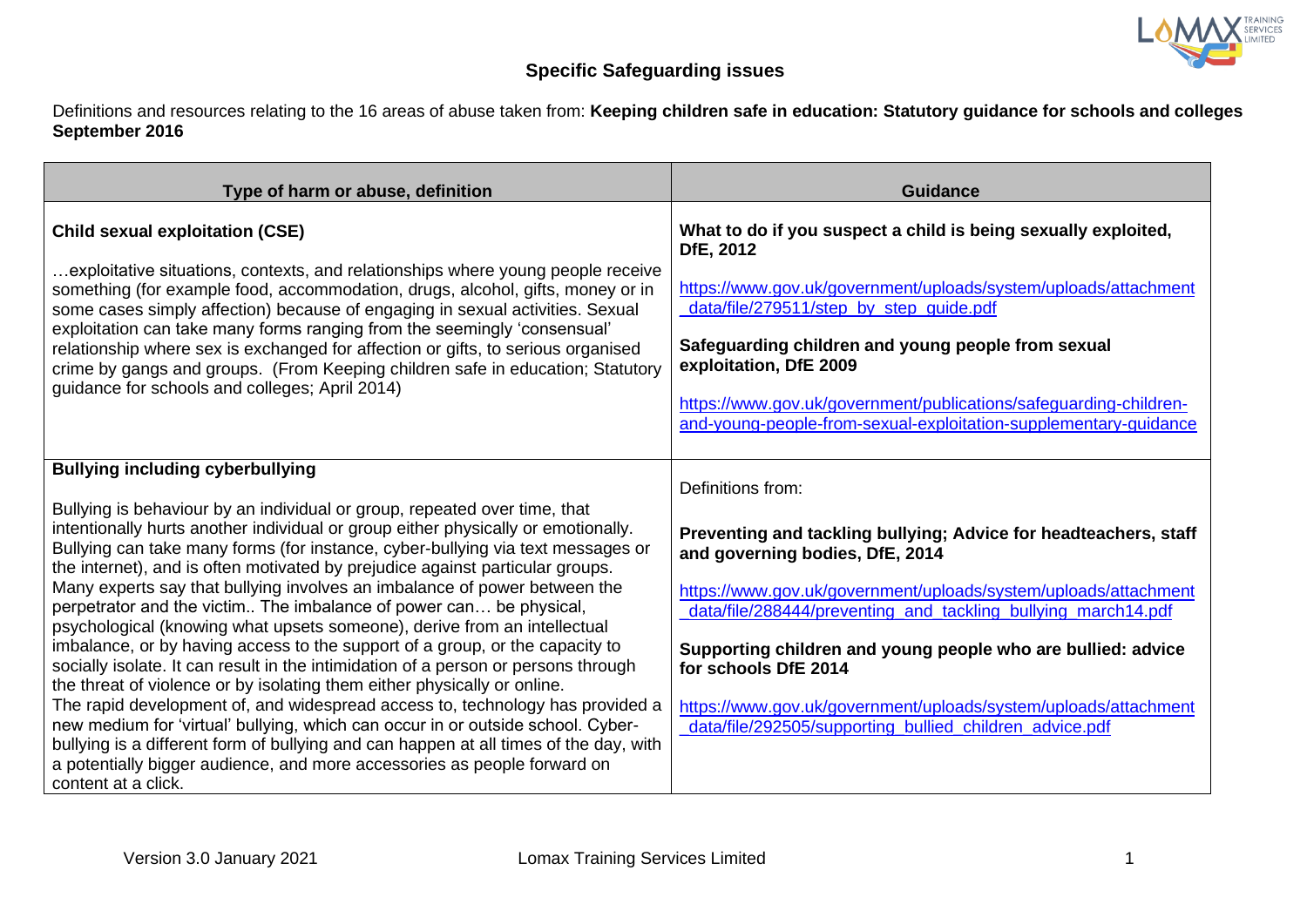| <b>Domestic violence</b>                                                                                                                                                                                                                                                                                                                                             | Domestic Violence and Abuse, Home office, 2013                                                                  |
|----------------------------------------------------------------------------------------------------------------------------------------------------------------------------------------------------------------------------------------------------------------------------------------------------------------------------------------------------------------------|-----------------------------------------------------------------------------------------------------------------|
| The cross-government definition of domestic violence and abuse is:                                                                                                                                                                                                                                                                                                   | https://www.gov.uk/domestic-violence-and-abuse                                                                  |
| any incident or pattern of incidents of controlling, coercive, threatening<br>behaviour, violence, or abuse between those aged 16 or over who are, or have<br>been, intimate partners or family members regardless of gender or sexuality.<br>The abuse can encompass, but is not limited to:                                                                        |                                                                                                                 |
| psychological<br>$\bullet$<br>physical                                                                                                                                                                                                                                                                                                                               |                                                                                                                 |
| sexual<br>financial                                                                                                                                                                                                                                                                                                                                                  |                                                                                                                 |
| emotional                                                                                                                                                                                                                                                                                                                                                            |                                                                                                                 |
| <b>Drugs</b>                                                                                                                                                                                                                                                                                                                                                         | Drugs: advice for schools; DfE 2012                                                                             |
| In this guidance document, Where the document refers to drugs, this includes<br>alcohol, tobacco, illegal drugs, medicines, new psychoactive substances ("legal<br>highs") and volatile substances, unless otherwise specified.                                                                                                                                      | https://www.gov.uk/government/uploads/system/uploads/attachment<br>data/file/270169/drug_advice_for_schools.pdf |
| County lines – Drugs gangs using children to traffic drugs across the country.                                                                                                                                                                                                                                                                                       |                                                                                                                 |
| <b>Fabricated or induced illness</b>                                                                                                                                                                                                                                                                                                                                 | Safeguarding children in whom illness is fabricated or induced,<br><b>DfE, DoH, HO 2008</b>                     |
| There are three main ways of the carer fabricating or inducing illness in a<br>child. These are not mutually exclusive and include:                                                                                                                                                                                                                                  | https://www.gov.uk/government/publications/safeguarding-children-                                               |
| <b>Fabrication</b> of signs and symptoms. This may include fabrication of past<br>$\bullet$<br>medical history<br>Fabrication of signs and symptoms and falsification of hospital charts<br>$\bullet$<br>and records, and specimens of bodily fluids. This may also include<br>falsification of letters and documents<br>Induction of illness by a variety of means. | in-whom-illness-is-fabricated-or-induced                                                                        |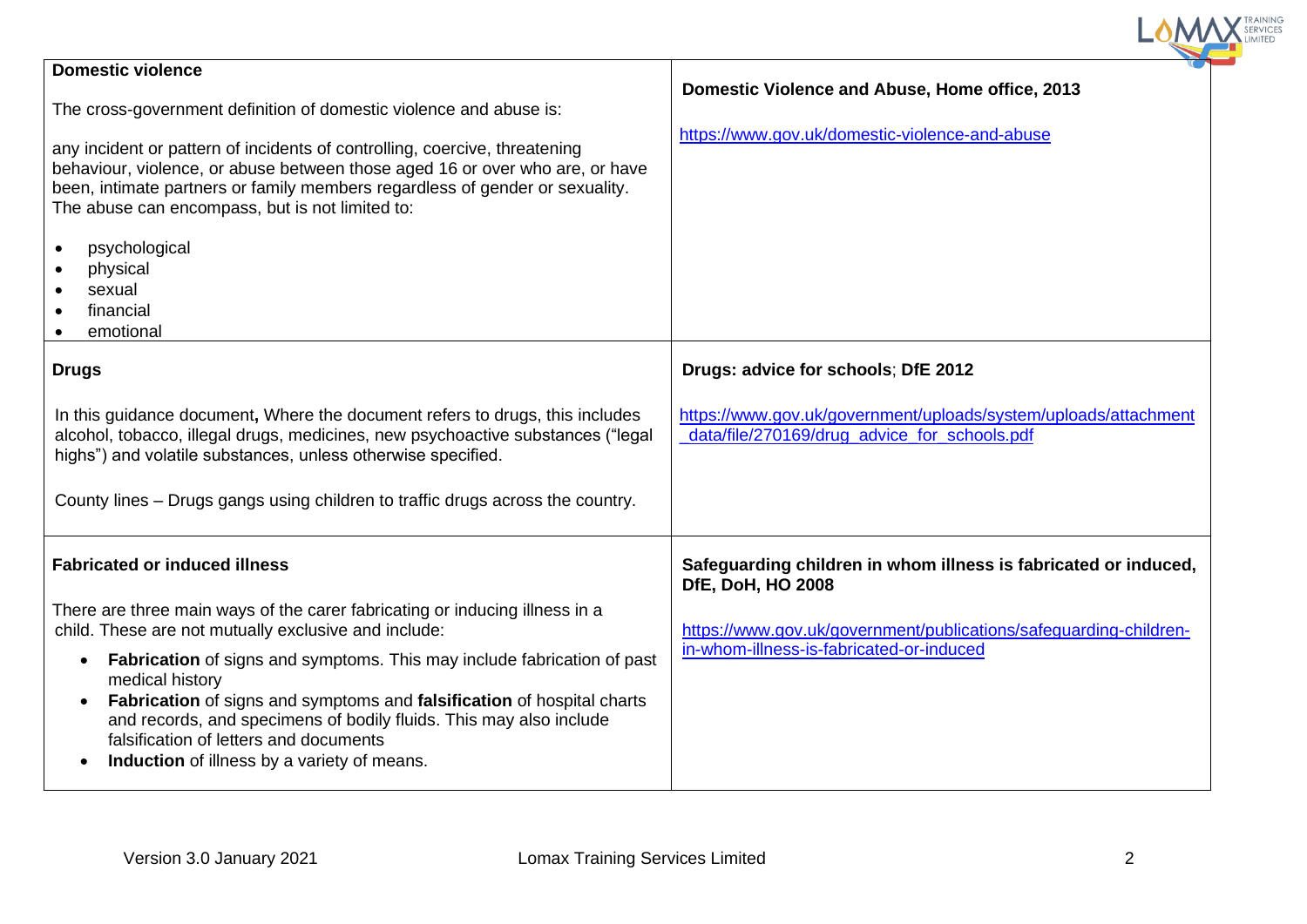| Child abuse linked to faith or belief: national action plan, DfE<br>2012                                                                                                                                                                                                                                                                                                                                                                          |
|---------------------------------------------------------------------------------------------------------------------------------------------------------------------------------------------------------------------------------------------------------------------------------------------------------------------------------------------------------------------------------------------------------------------------------------------------|
| https://www.gov.uk/government/publications/national-action-plan-to-<br>tackle-child-abuse-linked-to-faith-or-belief                                                                                                                                                                                                                                                                                                                               |
| Multi-agency practice guidelines: Handling cases of Forced<br>Marriage, HM Government, 2009                                                                                                                                                                                                                                                                                                                                                       |
| https://www.gov.uk/government/uploads/system/uploads/attachment<br>data/file/35530/forced-marriage-guidelines09.pdf<br>Forced marriage now a crime, Government news June 2014                                                                                                                                                                                                                                                                     |
| https://www.gov.uk/government/news/forced-marriage-now-a-crime                                                                                                                                                                                                                                                                                                                                                                                    |
| Safeguarding children and young people affected by gang<br>activity, DfE 2010<br>https://www.gov.uk/government/uploads/system/uploads/attachment<br>data/file/288804/Safeguarding_children_Gang_activity.pdf<br>Addressing youth violence and gangs. Practical advice for<br>schools and colleges, Home Office<br>https://www.gov.uk/government/uploads/system/uploads/attachment<br>data/file/226293/Advice_to_Schools_and_Colleges_on_Gangs.pdf |
|                                                                                                                                                                                                                                                                                                                                                                                                                                                   |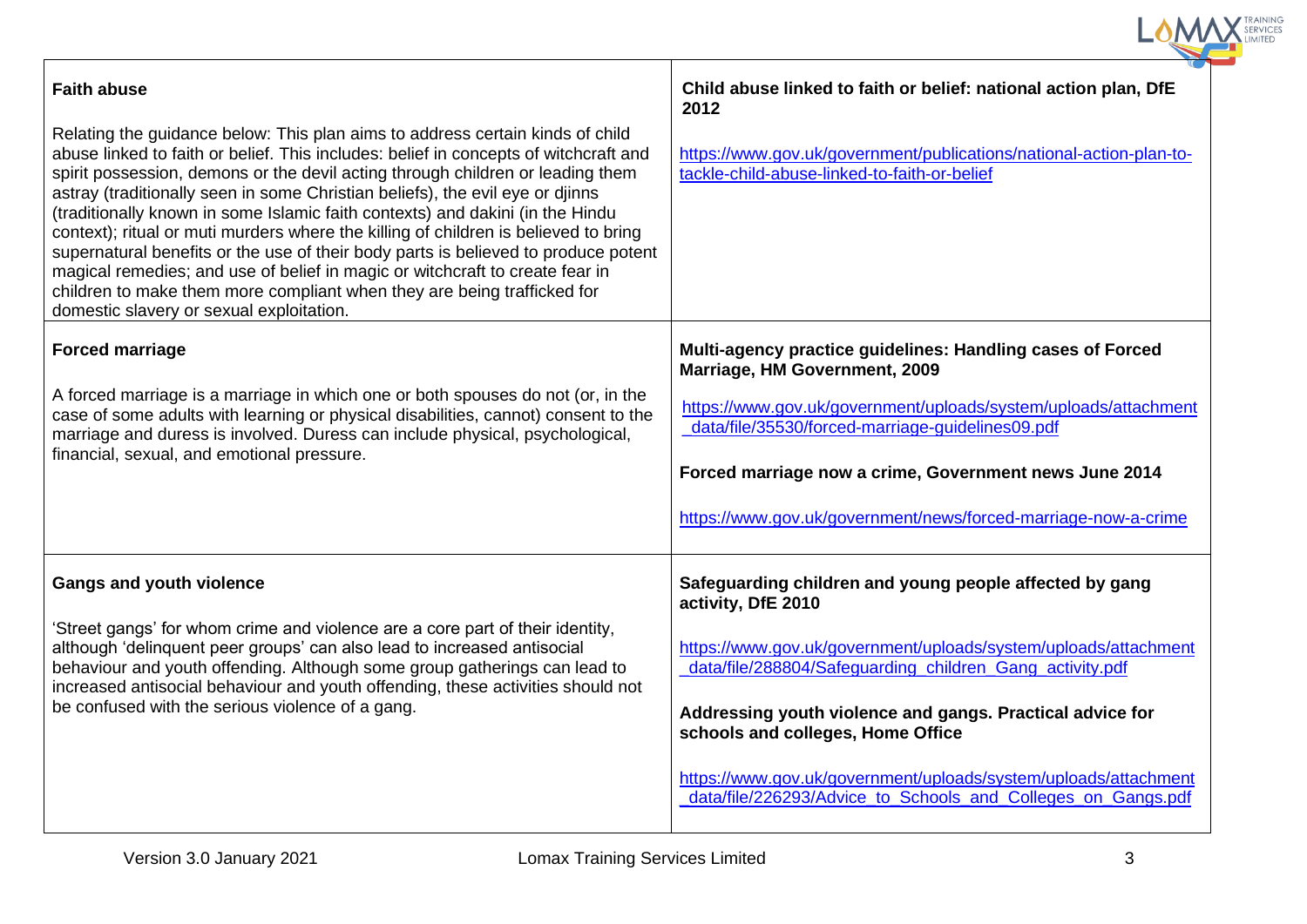| <b>Private fostering</b>                                                                                                                                                                                                                                                                                                                      | Children Act 1989: private fostering, DfE 2005                                                                                                   |
|-----------------------------------------------------------------------------------------------------------------------------------------------------------------------------------------------------------------------------------------------------------------------------------------------------------------------------------------------|--------------------------------------------------------------------------------------------------------------------------------------------------|
| A private fostering arrangement is essentially one that is made privately (without<br>the involvement of a local authority) for the care of a child under the age of 16<br>(under 18, if disabled) by someone other than a parent or close relative with the<br>intention that it should last for 28 days or more.                            | https://www.gov.uk/government/publications/children-act-1989-<br>private-fostering                                                               |
| <b>Female genital mutilation (FGM)</b>                                                                                                                                                                                                                                                                                                        | <b>Female Genital Mutilation (FGM) Government Equalities Office</b><br><b>Factsheet</b>                                                          |
| Female genital mutilation comprises all procedures involving the partial or total<br>removal of the female external genitalia or other injury to the female genital<br>organs for non-medical reasons.1 There are four types of FGM, ranging from a<br>symbolic prick to the vagina to the                                                    | http://media.education.gov.uk/assets/files/pdf/s/safeguarding%20chil<br>dren%20from%20female%20genital%20mutilation%20-<br>%20factsheet.pdf      |
| fairly extensive removal and narrowing of the vagina opening. In the UK all forms<br>of FGM are prevalent. FGM is also sometimes known as 'female genital cutting'<br>or 'female circumcision'. However, circumcision is not an appropriate term.<br>Communities tend to use local names for referring to this practice including<br>"sunna". | <b>Mandatory reporting of FGM</b>                                                                                                                |
|                                                                                                                                                                                                                                                                                                                                               | https://www.gov.uk/government/uploads/system/uploads/attachment<br>data/file/469448/FGM-Mandatory-Reporting-procedural-info-<br><b>FINAL.pdf</b> |
|                                                                                                                                                                                                                                                                                                                                               | <b>Further guidance</b>                                                                                                                          |
|                                                                                                                                                                                                                                                                                                                                               | https://www.gov.uk/government/uploads/system/uploads/attachment<br>data/file/513205/MultiAgencyPracticeGuidelinesNov14.pdf                       |
| Gender-based violence/violence against women and girls (VAWG)                                                                                                                                                                                                                                                                                 | Ending violence against women and girls in the UK, Home<br><b>Office, 2014</b>                                                                   |
| Refers to violence, physical, sexual or otherwise, stalking and harassment and<br>female genital mutilation.                                                                                                                                                                                                                                  | https://www.gov.uk/government/policies/ending-violence-against-<br>women-and-girls-in-the-uk                                                     |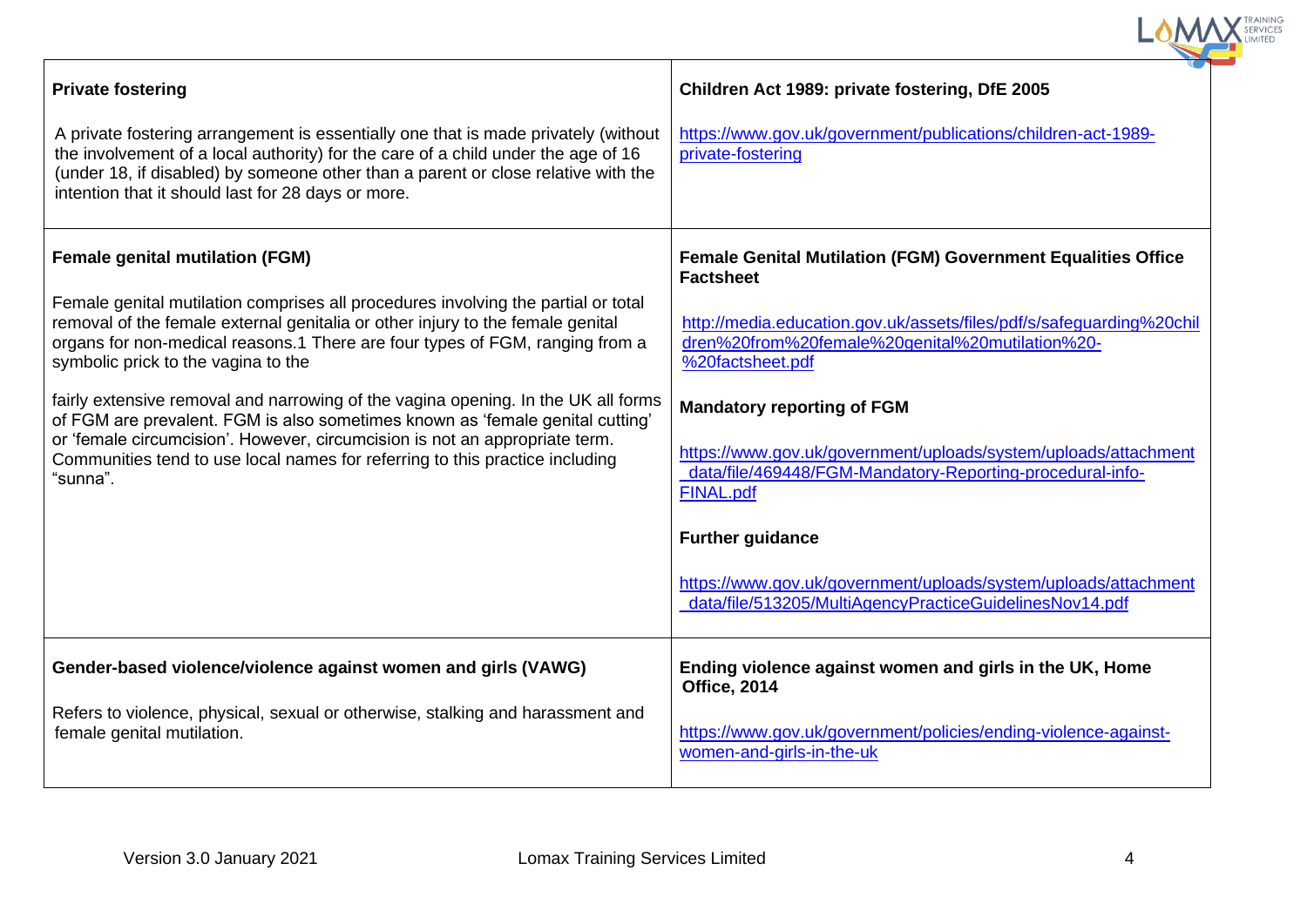| <b>Preventing radicalisation</b><br>Section 1 of the Terrorism Act 2000 defines terrorism as "the use or threat of<br>action  designed to influence the Government or to intimidate the public or a<br>section of the public  for the purpose of advancing a political, religious or<br>ideological cause."<br>• Radicalisation is defined in the Prevent Strategy as "the process by which a<br>person comes to support terrorism and forms of extremism leading to terrorism."<br>• Extremism is defined in the Prevent Strategy as "vocal or active opposition to<br>fundamental British values, including democracy, the rule of law, individual<br>liberty and mutual respect and tolerance of different faiths and beliefs. We also<br>include in our definition of extremism calls for the death of members of our<br>armed forces, whether in this country or overseas."<br>• "Violent extremism" is considered by the Prevent Strategy to mean the<br>endorsement of violence to achieve extreme ends.<br>(From House of Commons Home Affairs Committee, Roots of violent<br>radicalisation Nineteenth Report of Session 2010-12) | Channel is a programme which focuses on providing support at an<br>early stage to people who are identified as being vulnerable to being<br>drawn into terrorism. The programme uses a multi-agency approach<br>to protect vulnerable people by:<br>identifying individuals at risk<br>assessing the nature and extent of that risk<br>developing the most appropriate support plan for the<br>individuals concerned<br>Channel: Protecting vulnerable people from being drawn into<br>terrorism, Home Office 2012<br>https://www.gov.uk/government/publications/channel-guidance |
|--------------------------------------------------------------------------------------------------------------------------------------------------------------------------------------------------------------------------------------------------------------------------------------------------------------------------------------------------------------------------------------------------------------------------------------------------------------------------------------------------------------------------------------------------------------------------------------------------------------------------------------------------------------------------------------------------------------------------------------------------------------------------------------------------------------------------------------------------------------------------------------------------------------------------------------------------------------------------------------------------------------------------------------------------------------------------------------------------------------------------------------------|-----------------------------------------------------------------------------------------------------------------------------------------------------------------------------------------------------------------------------------------------------------------------------------------------------------------------------------------------------------------------------------------------------------------------------------------------------------------------------------------------------------------------------------------------------------------------------------|
| <b>Sexting</b><br>'Sexting' is the exchange of self-generated sexually explicit images, through<br>mobile picture messages or webcams over the internet.<br>Young people may also call it:<br>Cybersex<br>Sending a nudie, picture, or selfie. from NSPCC.org.uk                                                                                                                                                                                                                                                                                                                                                                                                                                                                                                                                                                                                                                                                                                                                                                                                                                                                           | http://www.nspcc.org.uk/help-and-advice/for-parents/talking-about-<br>sex/sexting/sexting wda96795.html<br>See also http://ceop.police.uk/                                                                                                                                                                                                                                                                                                                                                                                                                                        |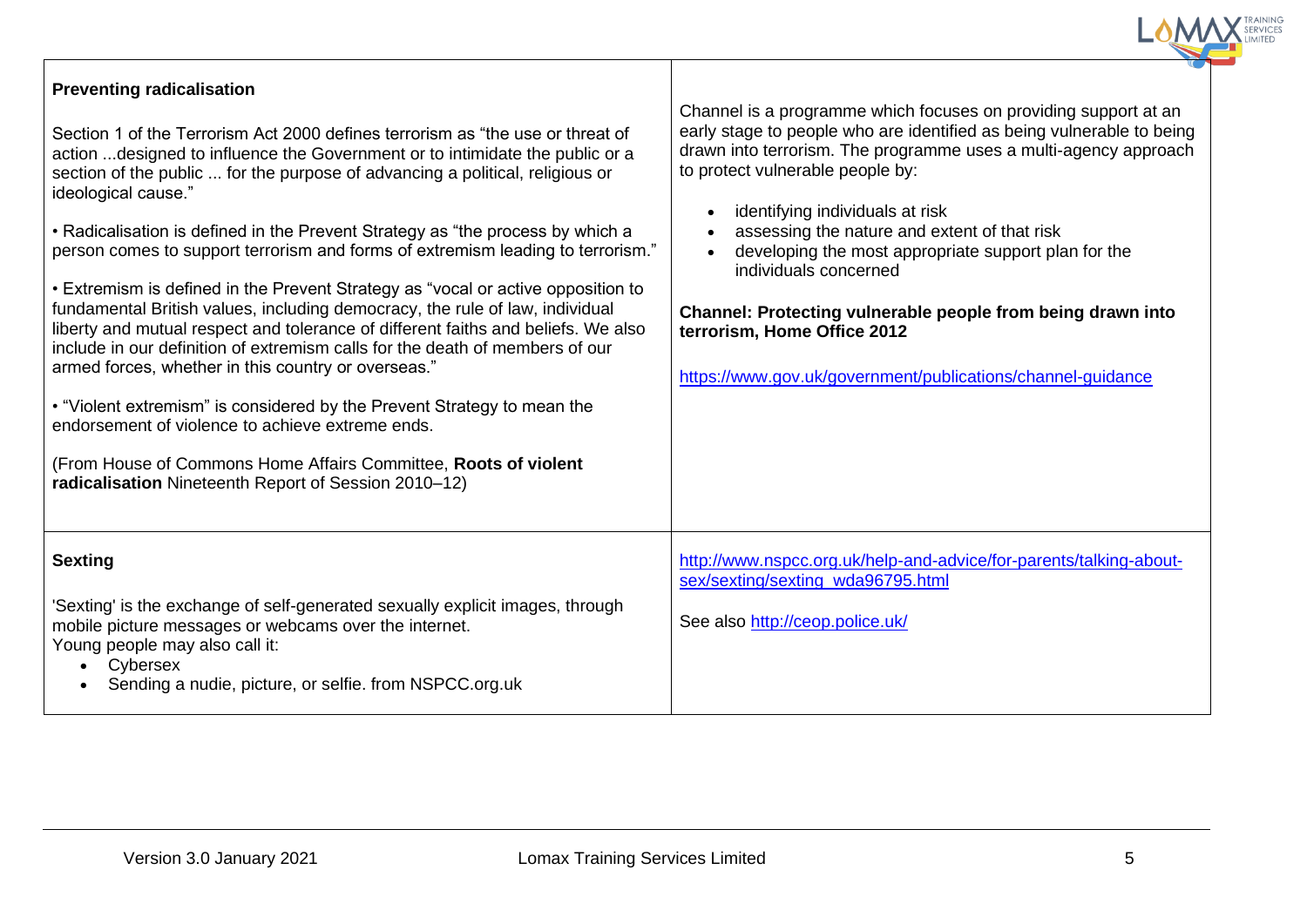| Teenage relationship abuse - Relationship abuse can include:                                                                                                                                                                                                                                                    | Abuse in Relationships Leaflet, part of the This is Abuse<br>Government campaign, Home Office 2013)    |
|-----------------------------------------------------------------------------------------------------------------------------------------------------------------------------------------------------------------------------------------------------------------------------------------------------------------|--------------------------------------------------------------------------------------------------------|
| <b>Emotional abuse</b>                                                                                                                                                                                                                                                                                          |                                                                                                        |
| Constant insults and name calling<br>$\bullet$<br>Isolation from your friends and family<br>Controlling what you wear/where you go<br>Checking up on you all the time (checking emails, texts, social<br>networking sites etc)<br>Making you feel responsible for the abuse<br>$\bullet$                        | https://www.gov.uk/government/collections/this-is-abuse-campaign                                       |
| <b>Physical abuse</b>                                                                                                                                                                                                                                                                                           |                                                                                                        |
| Hitting, punching, pushing, biting, kicking, using weapons etc<br>$\bullet$                                                                                                                                                                                                                                     |                                                                                                        |
| <b>Sexual abuse</b>                                                                                                                                                                                                                                                                                             |                                                                                                        |
| Forcing you to have sex<br>Unwanted kissing or touching<br>Being made to watch pornography against your will<br>Pressure not to use contraception                                                                                                                                                               |                                                                                                        |
| <b>Financial abuse</b>                                                                                                                                                                                                                                                                                          |                                                                                                        |
| Taking/controlling your money<br>Forcing you to buy them things<br>Forcing you to work or not to work                                                                                                                                                                                                           |                                                                                                        |
| (From Abuse in Relationships Leaflet, part of the This is Abuse Government<br>campaign, Home Office 2013)                                                                                                                                                                                                       |                                                                                                        |
| <b>Trafficking</b>                                                                                                                                                                                                                                                                                              | Safeguarding children who may have been trafficked, DfE 2011                                           |
| Article 3 of the Palermo Protocol to Prevent, Suppress And Punish Trafficking In<br>Persons, Especially Women And Children, Supplementing the United Nations<br>Convention Against Transnational Organised Crime to the UN Convention<br>(2000) (ratified by the UK on 6 February 2006) defines trafficking as: | https://www.gov.uk/government/uploads/system/uploads/attachment<br>data/file/177033/DFE-00084-2011.pdf |
| Version 3.0 January 2021<br><b>Lomax Training Services Limited</b>                                                                                                                                                                                                                                              | 6                                                                                                      |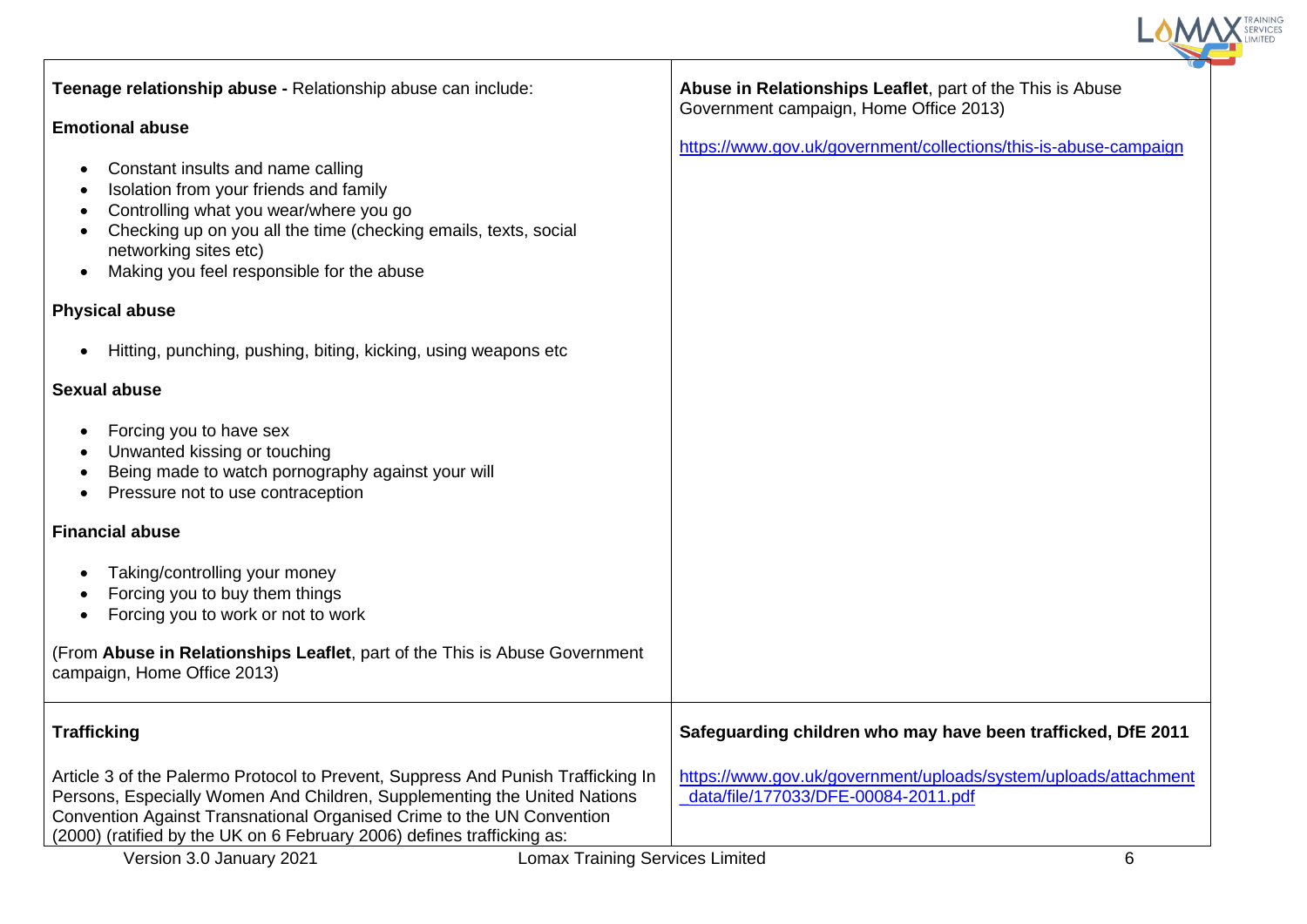| a "Trafficking of persons" shall mean the recruitment, transportation, transfer,<br>harbouring or receipt of persons, by means of the threat or use of force or other<br>forms of coercion, of abduction, of fraud, of deception, of the abuse of power or<br>of a position of vulnerability or of the giving or receiving of payments or benefits<br>to achieve the consent of a person having control over another person, for the<br>purpose of exploitation. Exploitation shall include, at a minimum, the exploitation<br>of the prostitution of others or other forms of sexual exploitation, forced labour or<br>services, slavery, or practices similar to slavery, servitude or the removal of<br>organs                                                                                                                                                                                                                                                                                                                                                                                                                                                                         |                                                                                                                                                                                                         |
|-------------------------------------------------------------------------------------------------------------------------------------------------------------------------------------------------------------------------------------------------------------------------------------------------------------------------------------------------------------------------------------------------------------------------------------------------------------------------------------------------------------------------------------------------------------------------------------------------------------------------------------------------------------------------------------------------------------------------------------------------------------------------------------------------------------------------------------------------------------------------------------------------------------------------------------------------------------------------------------------------------------------------------------------------------------------------------------------------------------------------------------------------------------------------------------------|---------------------------------------------------------------------------------------------------------------------------------------------------------------------------------------------------------|
| <b>Mental health</b>                                                                                                                                                                                                                                                                                                                                                                                                                                                                                                                                                                                                                                                                                                                                                                                                                                                                                                                                                                                                                                                                                                                                                                      | The mental health strategy for England, DoH, 2011                                                                                                                                                       |
| Good or positive mental health is more than the absence or management of<br>mental health problems; it is the foundation for wellbeing and effective<br>functioning both for individuals and for their communities.                                                                                                                                                                                                                                                                                                                                                                                                                                                                                                                                                                                                                                                                                                                                                                                                                                                                                                                                                                       | https://www.gov.uk/government/publications/the-mental-health-<br>strategy-for-england                                                                                                                   |
| <b>Breast ironing - The United Nations (UN) states that Breast Ironing affects 3.8</b><br>million women around the world and has been identified as one of the five under-<br>reported crimes relating to gender-based violence<br>(http://www.unwomenuk.org/breast-ironing-must-be-stopped/). The custom uses<br>large stones, a hammer or spatulas that have been heated over scorching coals<br>to compress the breast tissue of girls as young as 9 years old. Those who derive<br>from richer families may opt to use an elastic belt to press the breasts so as to<br>prevent them from growing. The mutilation is a traditional practice from<br>Cameroon designed to make teenage girls look less "womanly" and to deter<br>unwanted male attention, pregnancy, and rape. The practice is commonly<br>performed by family members, 58% of the time by the mother<br>(http://www.ohchr.org/Documents<br>/HRBodies/CEDAW/HarmfulPractices/GenderEmpowermentandDevelopment.pd<br>f). In many cases the abuser thinks they are doing something good for their<br>daughter, by delaying the effects of puberty so that she can continue her<br>education, rather than getting married. | The practice is commonly performed by family members, 58% of the<br>time by the mother<br>(http://www.ohchr.org/Documents<br>/HRBodies/CEDAW/HarmfulPractices/GenderEmpowermentandDev<br>elopment.pdf). |